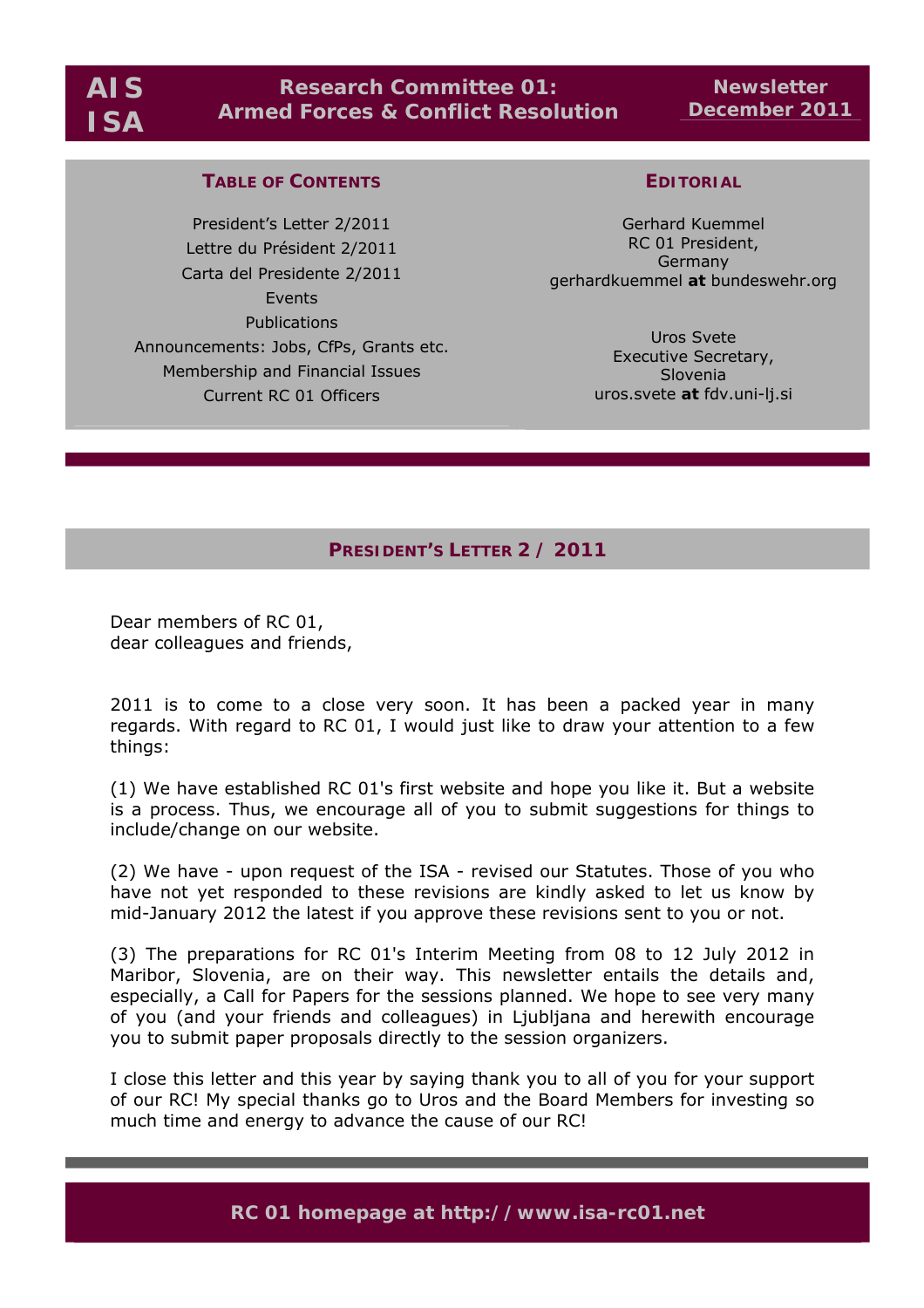May 2012 be a good year for all of you!

Gerhard Kuemmel

# **LETTRE DU PRÉSIDENT 2 / 2011**

Chers membres du RC 01, chers collègues, chers amis,

L'année 2011 se terminera sous peu. À bien des égards, c'était une année très intense. En ce qui concerne le RC 01, je tiens à attirer votre attention sur quelques éléments:

(1) Nous avons créé le premier site Internet du RC 01. Nous espérons que notre site vous plaît. Or le site, c'est un processus. N'hésitez pas à nous faire parvenir vos suggestions en la matière: nous serons heureux d'accepter vos idées sur les éléments qu'il conviendrait d'inclure ou de changer sur notre site.

(2) A la demande de l'ISA nous avons révisé nos Statuts. Nous vous invitons cordialement à nous communiquer vos réactions sur ces révisions jusqu'à la mijanvier 2012 au plus tard, et de nous informer si vous approuvez ces révisions.

(3) Les préparations pour la Rencontre Intérim de RC 01, qui se tiendra du 08 au 12 juillet 2012 à Maribor en Slovénie, sont en cours. Dans cette lettre d'information vous allez trouver les détails sur cette rencontre, et surtout les sessions que nous avons prévues. Nous espérons vous voir nombreux (ainsi que vos amis et vos collègues) à Ljubljana. Nous saisissons cette occasion pour vous encourager à soumettre votre proposition d'intervention directement aux organisateurs des sessions.

Je voudrais clore cette lettre et cette année en vous remerciant tous pour votre soutien au RC. Je voudrais tout particulièrement remercier Uros et les Membres du Comité pour avoir consacré leur temps et leur énergie pour faire avancer la cause de notre RC.

Je vous souhaite une excellente année 2012,

Gerhard Kuemmel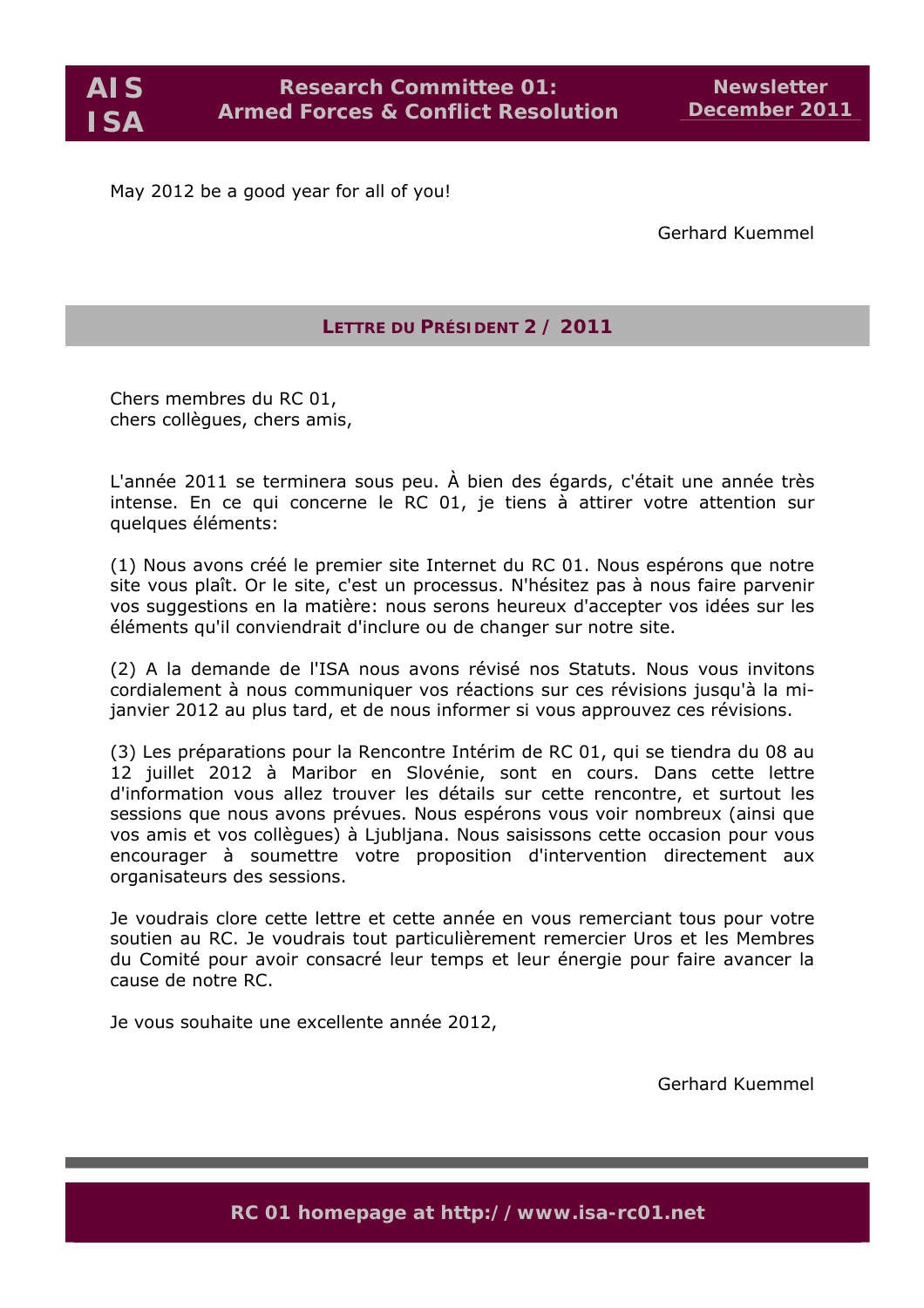**AIS ISA** 

# **CARTA DEL PRESIDENTE 2 / 2011**

Estimados socios de RC 01, estimados compañeros y amigos,

El final del año 2011 está acercándose. Ha sido un año intenso en muchos sentidos. En cuanto a RC 01, quisiera hacer las siguientes observaciones.

(1) Hemos conseguido nuestra primera página web de RC 01 y esperamos que sea del agrado de todos. La página web es naturalmente un trabajo en proceso. Y por eso animamos a todos a que nos hagan sugerencias de cambios y/o inclusión de datos e información.

(2) Por iniciativa de ISA hemos revisado los llamados "Estatutos". La gente que aún no haya respondido a las revisiones, rogamos amablemente que nos hagan saber sus cambios hasta mediados de enero de 2012.

(3) Las preparaciones para la Reunión Interim de RC 01 de 08 a 12 de julio de 2012 en Maribor, Eslovenia, están en camino. El presente informe incluye todos los detalles y, sobre todo, las sesiones previstas. Esperamos ver a cuánta más gente posible (y naturalmente también a vuestros amigos y compañeros de trabajo). Al mismo tiempo animamos a la gente a entregar propuestas de trabajo directamente a los coordinadores de las sesiones.

Concluyo esta carta agradeciendo a todos su apoyo a RC. De un modo especial quisiera expresar mi agradecimiento a Uroš y a los Miembros del Consejo por haber invertido tiempo y energías en el desarrollo y la causa de RC.

Espero y deseo que el año 2012 sea fructífiero para todos.

Gerhard Kuemmel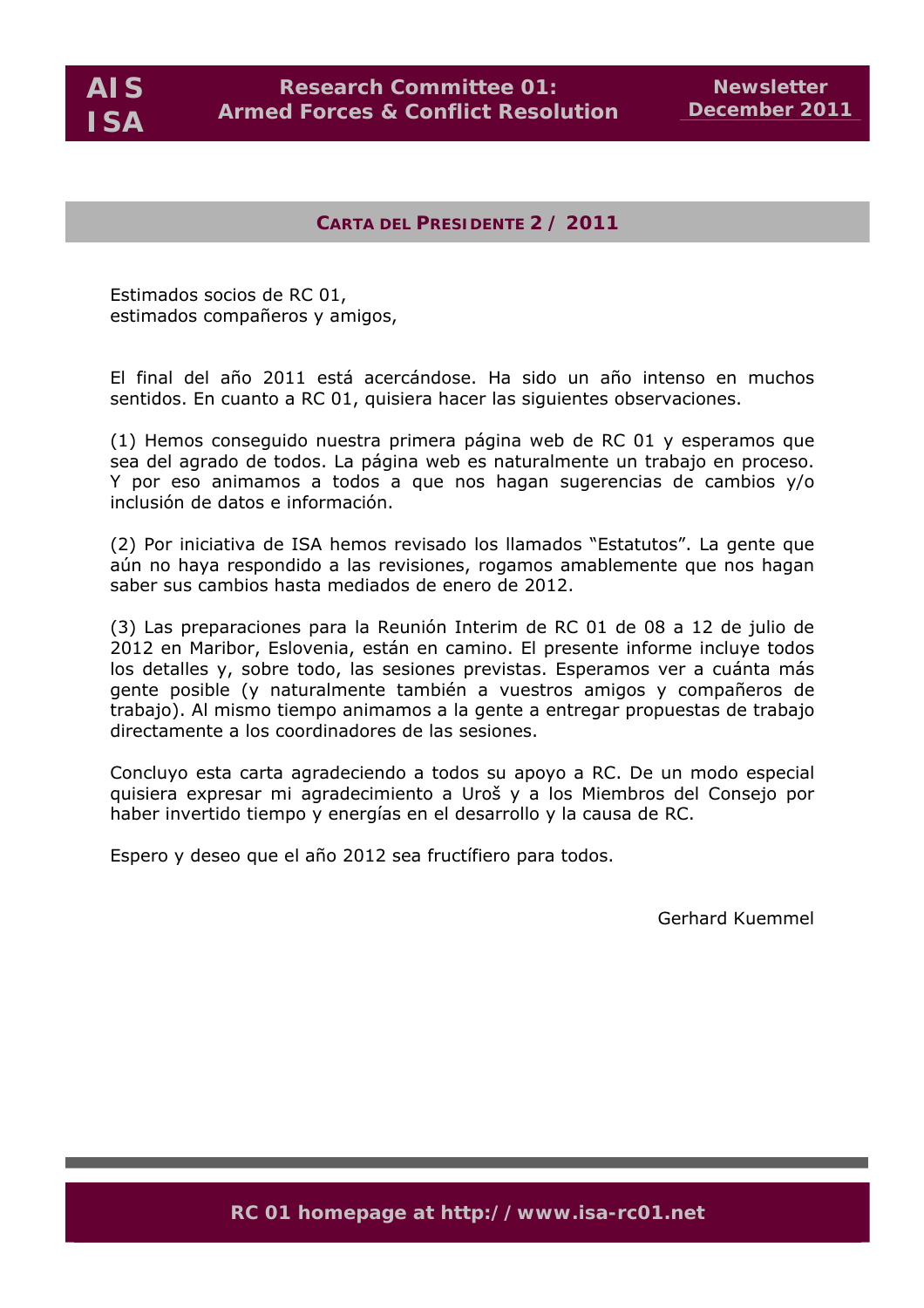**EVENTS**

#### **1. RC 01 Business Meeting, October 2011**

A Business Meeting of RC 01 was scheduled for Sunday 23 October 2011 at the Palmer House Hilton Hotel in Chicago on the occasion of the IUS conference. Due to the health-related absence of both the President and the Executive Secretary, there was only a short meeting in which the Vice-Presidents encouraged the participants to attend RC 01's Interim Conference in Slovenia in July 2012.

Some short information:

- **Membership:** For October 2011, RC 01 membership in good standing stands at 107. In the case of 11 of these, membership expires by the end of the year. Please check whether your name appears among those of expired or expiring membership and renew your membership.
- **Finances:** There are 1095,- USD in RC 01's account at the ISA and another 1100,- USD and 1190,- Euro on RC 01's bank account run by Uros Svete.

## **2. RC 01 Interim Conference 2012: Call for Papers**

RC 01 will have its Interim Conference in

**Maribor/Slovenia**

from

# **08 - 12 July 2012**.

The overall theme is:

**Changes: The Military, Soldiers, Politics and Society**

Please respond to the following **Call for Papers** and send a paper proposal to the chair(s) of the panel of your choice.

**RC 01 homepage at http://www.isa-rc01.net**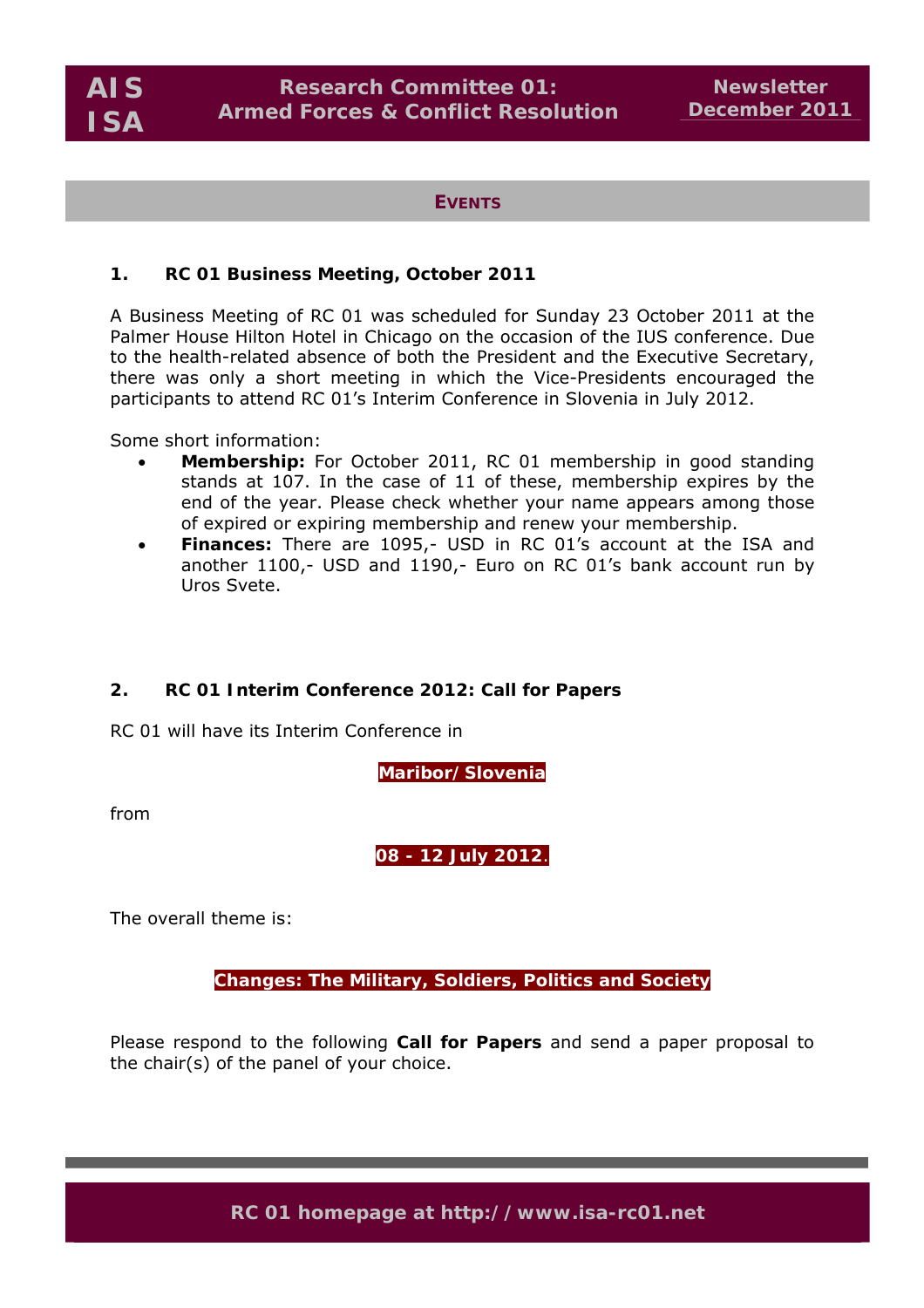**AIS ISA** 

The deadline for submitting paper proposals is

# **10 February 2012**

Paper proposals are welcome to the following sessions:

## **The Place of Women in the Military / The Place of the Military in Women's Lives**

The session will focus on the complex relations between women, Military service and life course trajectories. The extreme nature of militaries' gender regime calls for a specific research on the effects of military on women' life, however existing research in the field of military service in the life course focuses exclusively on men. This is surprising given the growing rates of women's participation in western militaries following the shift to professional militaries and the European Court ruling from 2000 that EU member states must recruit women on an equal basis. The session calls for papers exploring the relations between military service and women's life course from two perspectives. First, we want to explore the changing constraints and opportunities that shape women's military service what are the social factors that encourage or push women's enlistment, and what are the factors that hinder women's military participation? Second, we want to look into the meaning of military experiences throughout the lives of women: What is the influence of military service on women from differing social backgrounds and who served in various military roles life trajectories? How does the expanded participation of women in militaries affect their gendered consciousness, political awareness and political activism? What is the nature of gendered and ethnic/racial boundary work that is carried out by women following military service? What is the interpretative framing that is employed in understanding their military service in retrospect?

#### **Organizers:**

Orna Sasson-Levy, sassono@mail.biu.ac.il Edna Lomsky-Feder, msednal@huji.ac.il

## **The Military Profession and Asymmetric Warfare**

The end of the Cold War and the resulting disappearance of the two opposing blocs of states whose equilibrium was nevertheless a strong guarantee of the preservation of some sort of status quo, opened a Pandora's box from which have progressively and tumultuously emerged religious wars, ethnic conflicts, the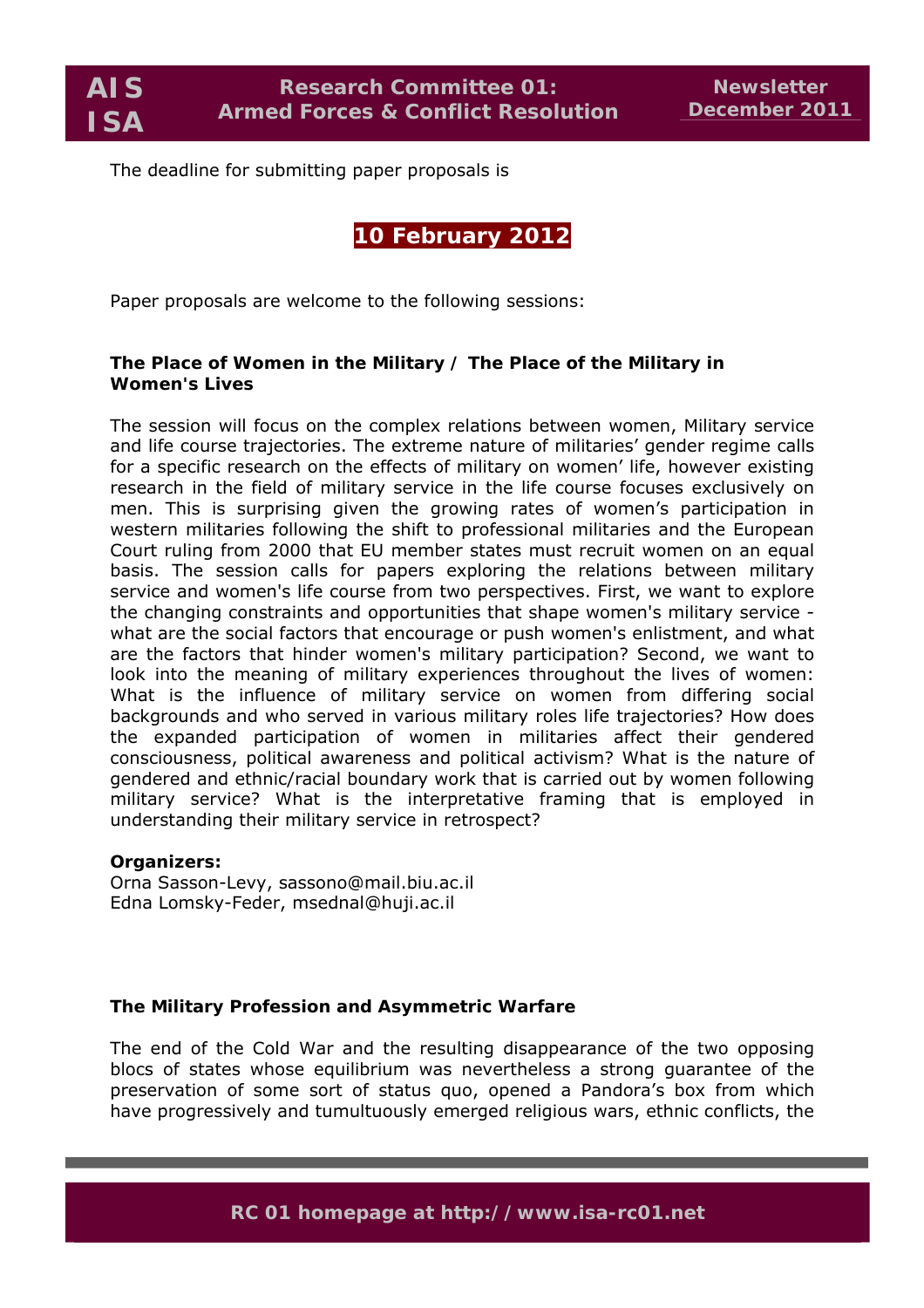disintegration of states and the birth of new state entities often in conflict with each other, phenomena all strongly at odds with the free trade and globalization needs of the victors in that war. Most of these new conflicts (*new wars*, according to the M. Kaldor definition) are asymmetric and the Western World (in a broad sense) has now to face a different and peculiar form of warfare, characterized by a situation where a weak side (state or non state actor) is opposed to a strong military state power. What could an appropriate answer from the West be?

#### **Organizer:**

Giuseppe Caforio, gcaforio@fastwebnet.it

#### **Managing the Armed Forces: Issues of Inter-Organizational Cooperation, Downsizing and Change**

This session proposes to collect papers on managerial issues concerning military organizations and wants to make use of concepts that emerge from the sociology of organizations as well as from military sociology and related disciplines. The idea is that military organizations are conventional organizations, to which conventional ideas and concepts may apply, but flavored with specific features that make them different: dealing with life threatening circumstances surrounded by a highly political context. They resemble so called High Reliability Organizations, but they are more politically influenced and more uncertain about their strategy, legitimacy, effectiveness and operational styles. In this session contributions on any sort of managerial issues are welcome: organizational structure, strategy and legitimacy/reputation/status, cooperation with other organizations/networking, management control of operations (including Effects Based Operations), military culture and manpower policies.

#### **Organizer:**

Joseph Soeters, JMML.Soeters@NLDA.NL

#### **Military Families**

The panel is intended to present and discuss papers devoted to research on military families of various types: families where one or both partners are military members, families where parents have a son/daughter in the military. Topics could cover family difficulties and stress related to deployment, mission legitimacy and consequences on recruitment as derived from parents' attitudes toward mission deployments in high-risk theatres, family vs. career tradeoffs in double-career families. The aim is to consider the topic under a comparative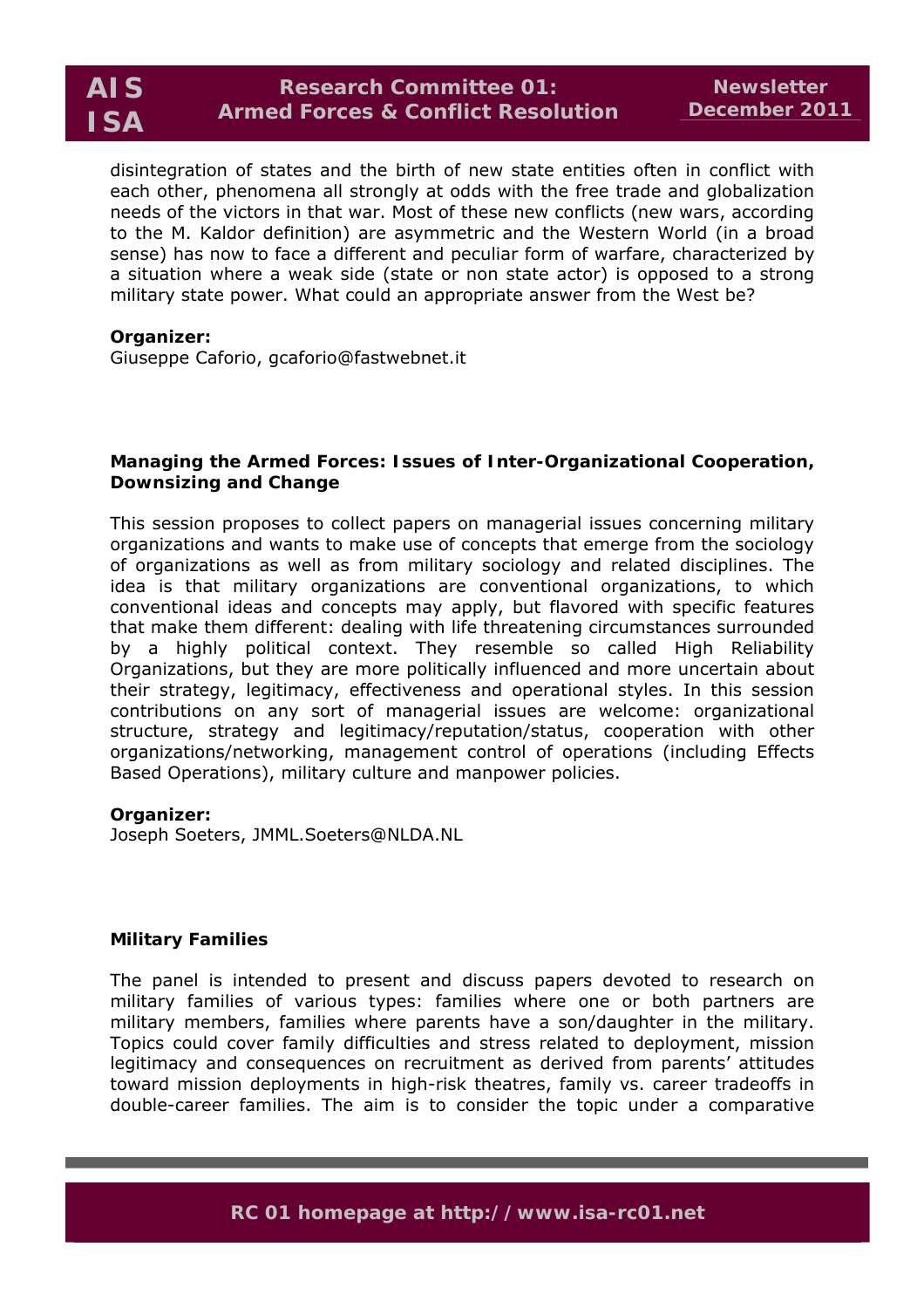

perspective in order to control the role of culture in defining the different ways developed by families in various situations to cope with a highly demanding profession.

#### **Organizers:**

Manon Andres, md.andres@nlda.nl Rene Moelker, rene\_moelker@yahoo.com

## **Conflict Resolution in Prolonged, Frozen and New Conflicts**

War, evidently, is understood in remarkably different ways by the military, politicians, civilian scholars, and the public at large. All agree, however, that war is most frequently violent. And there is a widespread acknowledgement that the nature of war waged by particular states is determined by the conflicting nature of interstate relations. Therefore there is a natural tendency to use all available means to avoid a transformation of conflict in a form of dispute into war. War is always a climax of conflicts of various types. Similarly, there is a consensus that conflicts cannot be divorced from their political and social origins, historic roots, etc. Modern sociological theory and research practice pays too little attention towards sociological dimensions of both conflicts and ways of their resolution in the world in which (unsurprisingly) war is inherent. The purpose of the panel of the RC 01 is to tackle the entire problem. The current global economic crisis is likely to intensify various types of conflicts in our world of scarce resources. Because vital national interests are given a priority, new conflicts necessary follow, but the old so-called 'prolonged' and 'frozen' conflicts might get a new sounding too.

#### **Organizer:**

Vladimir Rukavishnikov, rukavish@hotmail.com

## **All-Volunteer Forces: The Promise and Perils of Ending the Draft**

The transformation of Western style armed forces in the last two decades following the end of the Cold War, has had a major impact on the recruitment system of most European countries. The conscript system was abolished and replaced by all-volunteer forces not only in the majority (but not all) of the traditional NATO member states, but also in many former Warsaw pact countries. With this change in the recruitment system an adaption to new challenges, new tasks and new missions was intended. Anecdotal evidence suggests that the changed recruitment system had positive as well as negative effects. The panel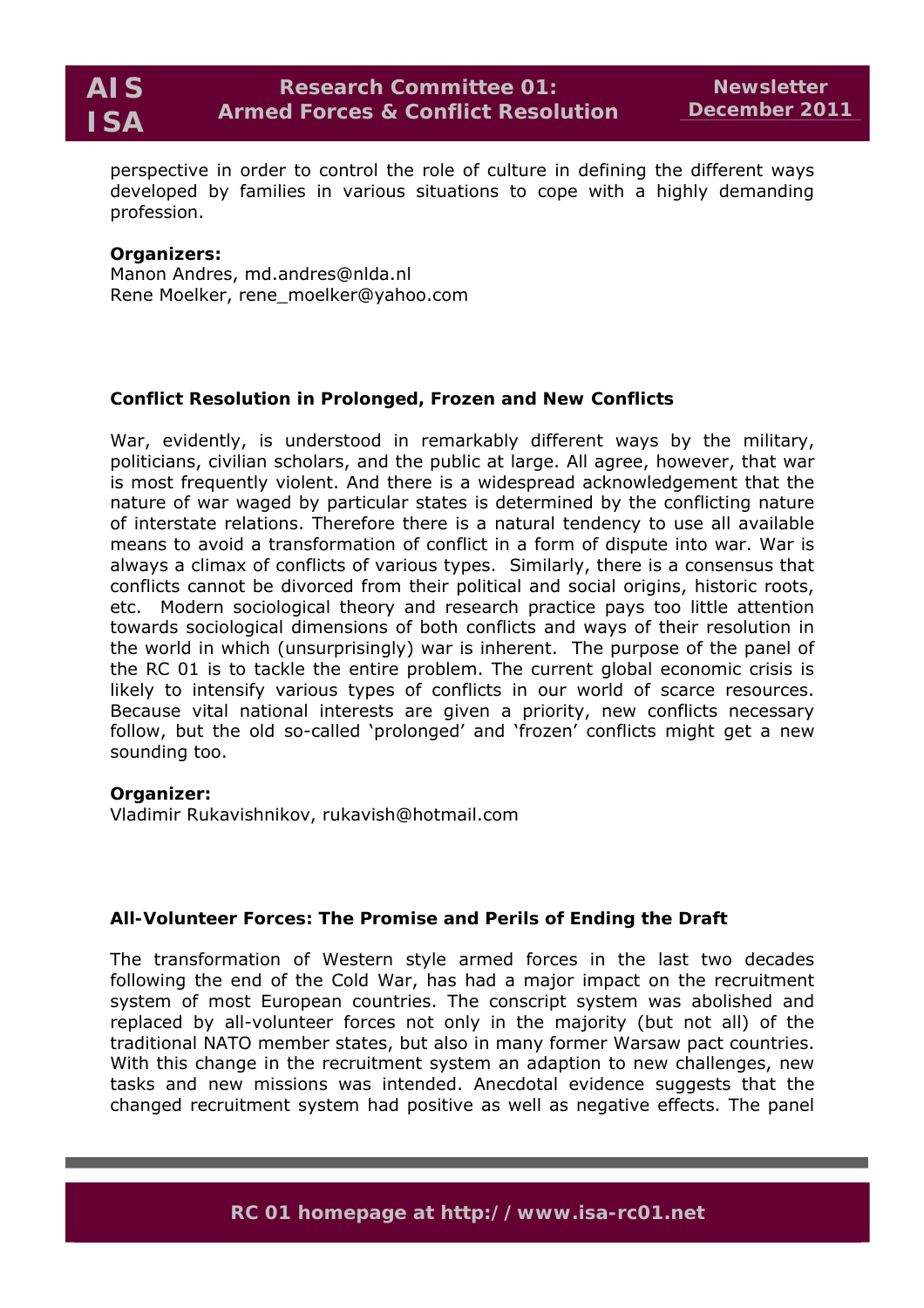evaluates the ramifications and possible unintened side effects of these changes by including different country examples with a variety of expierences with new and old recruitment and retention patterns.

#### **Organizers:**

Johan Österberg, johan.osterberg@fhs.se Sabine Collmer, collmers@marshallcenter.org

## **Recruitment and Retention**

As many European and Western countries have abolished conscription, their armed forces are now facing different challenges of employers who strive to attract and retain qualified staff. New security political threats such as terrorism have led to growing demands on the military profession, whereas changes in societal values may have weakened its attractiveness. Further, the armed forces are confronted with declining military expenditures and political support as well as with demographic change all of which reflect in recruiting and retention problems. This session will therefore show how armed forces deal with these challenges, particularly focusing on service motivation, campaigns to enhance the attractiveness of military service and career, the recruitment and retention of minorities such as ethnic minorities and female employees, and military turnover and retention strategies. The session is open for all interested researchers.

#### **Organizers:**

Tibor Szvircsev Tresch, tibor.szvircsev@vtg.admin.ch Natalia Merkulova, Natalia.merkulova@vtg.admin.ch

## **Peacekeeping Operations and Multinational Cooperation**

This session will focus on sociological and cultural aspects of current peacekeeping operations, with particular interest in multinational cooperation. The main goal is to analyze and discuss the socio-cultural context of today's peacekeeping operations as well as questions related to the peacekeeping operations themselves.

#### **Organizer:**

Esther Bisig, esther.bisig@vtg.admin.ch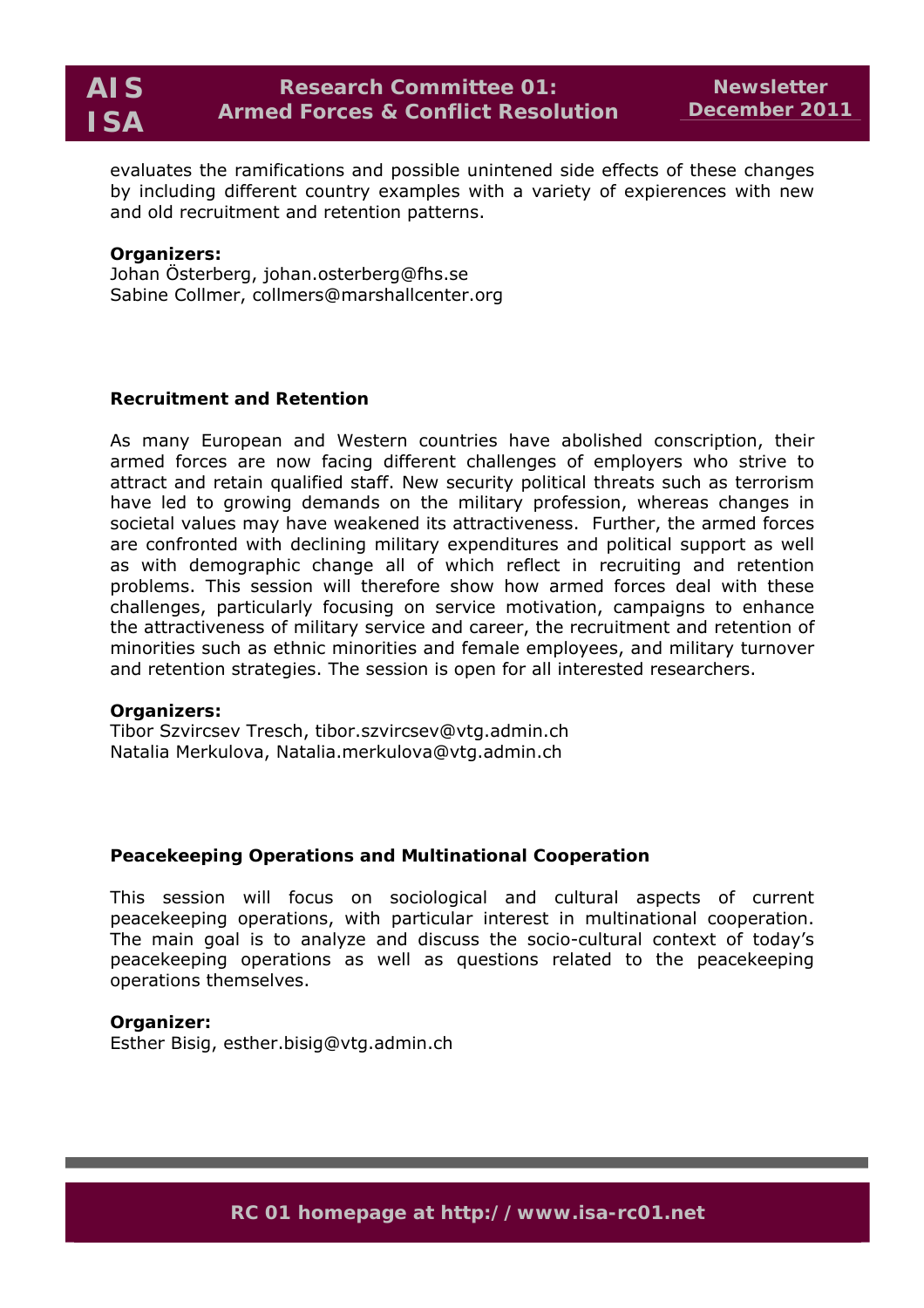#### **Veterans in Civilian and Military Societies**

In this session, we invite papers studying the ongoing adjustment process between veterans and military or society, especially with a focus on how this process affects veterans identities. In this context, the perception of the military should not be confined to the legitimate armed forces of a particular country only, but can also include studies of extra-governmental military organizations.

**Organizers:**  Olga Nowaczyk, o.nowaczyk@wns.uni.wroc.pl Rene Moelker, rene\_moelker@yahoo.com

## **The Regimental Spirit**

What is a regiment? Is it just a name? No, it is much more than that. It is an institution. What is most important is to understand why soldiers fight. Soldiers fight for their buddies, their colleagues and for their company and unit ('paltan') and not for any political ideology. Decades of social science research from giants in the field such as Samuel Stouffer, Samuel Huntington, S.L.A. Marshall, Edward Shils, Morris Janowitz, Roger Little and Charles Moskos support the notion that a soldier's concern for personal survival in battle is minimized by the strength of the emotional bonds with his comrades.

#### **Organizer:**

Leena Parmar, leenaparmar5@gmail.com

## **Contributing to Peace Support Operations: The Small Countries' Perspective**

In peace support operations (PSO), contributing countries vary significantly regarding their historical background, political interests and influence, economic position, military power, etc. Therefore, some participate with a high number of personnel and strong financial support, while others merely by showing the flag with limited political or economic influence, with modest financial means and deploying small contingents. Equality and equal status of all countries is just a myth, while reality shows that countries with more economic, political, military, etc. means have more influence on the political, strategic and tactical levels or even get the right to decide on important issues in the PSO. Despite that, each and every country gives the PSO legitimacy and presents an important part in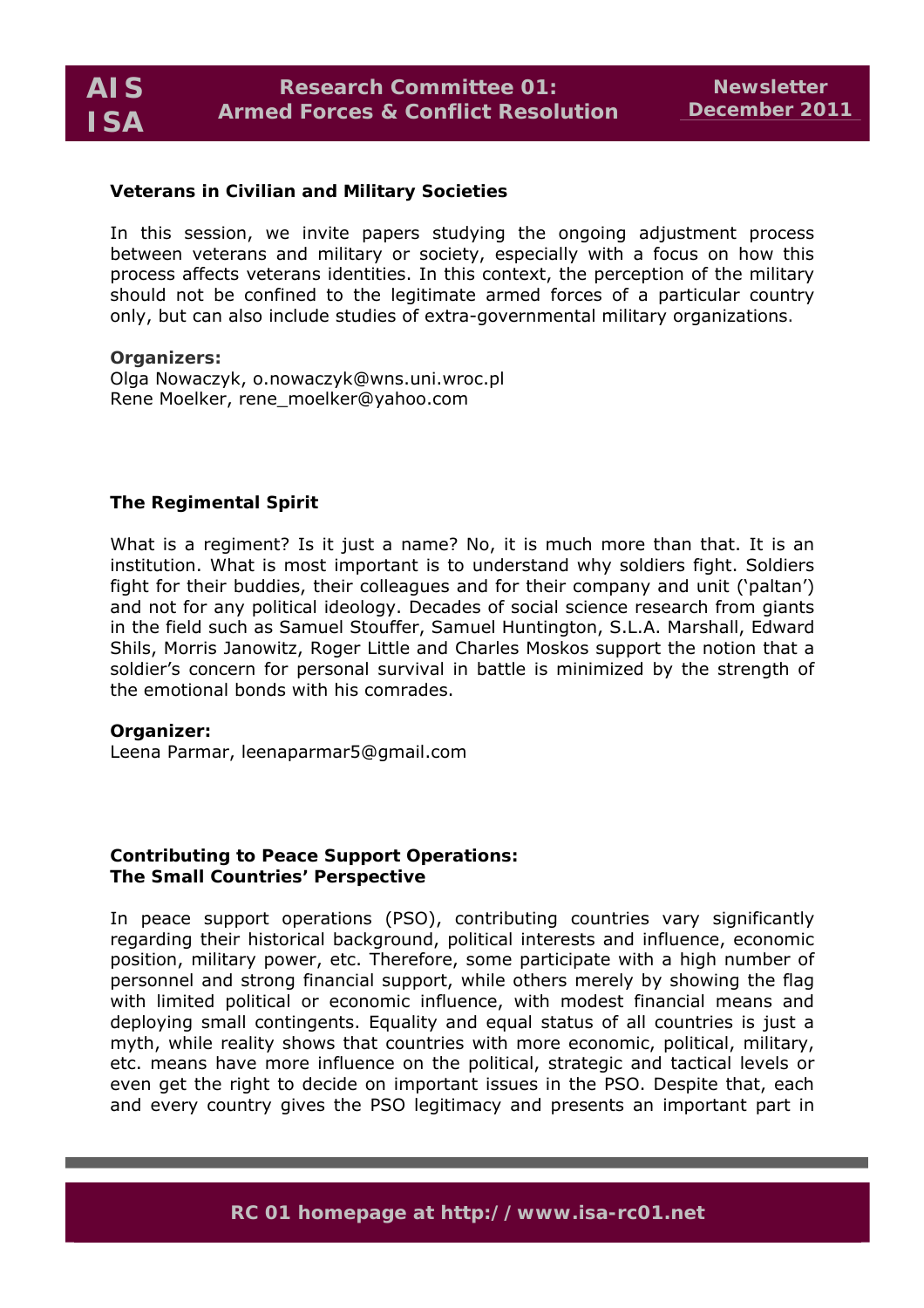achieving the goals. The first question posed at this point is how the contribution of a single, small or big, country is perceived by other contributing countries in the area of operation. We are interested in the broader political perspective as well as the influence of political, military, economic, etc. powers of the state on the interpersonal relations among servicemen and servicewomen on the tactical level. Another point of interest is the effectiveness of the work as perceived on the tactical level, including the frustrations and lack of motivation due to the disappointment when faced with PSO reality.

#### **Organizers:**

Janja Vuga, janja.vuga@fdv.uni-lj.si Uros Svete, uros.svete@fdv.uni-lj.si

## **Social Structure, Development and Conflict**

This session invites papers that help us understand the overall dynamics of conflict – be they socio-cultural, politico-economic or religious – across the globe in the 21st century.

**Organizer:**  Amin Pirzada, dr\_pirzada@yahoo.com

#### **Public Perception of the Military**

The session will address the attitude of mass media and public towards the military and other security related issues, ranging from military profession, trust in the military, international operations and other military missions, strategic culture, terrorism and other security threats, to national and international security structures. The latter need a certain degree of support by the media and the public, and an adequate level of legitimacy in order to perform their duties effectively. The discussion will enable participants to exchange the data pertaining to individual countries, to compare key findings and to check recent public opinion and media trends.

#### **Organizer:**

Marjan Malesic, marjan.malesic@fdv.uni-lj.si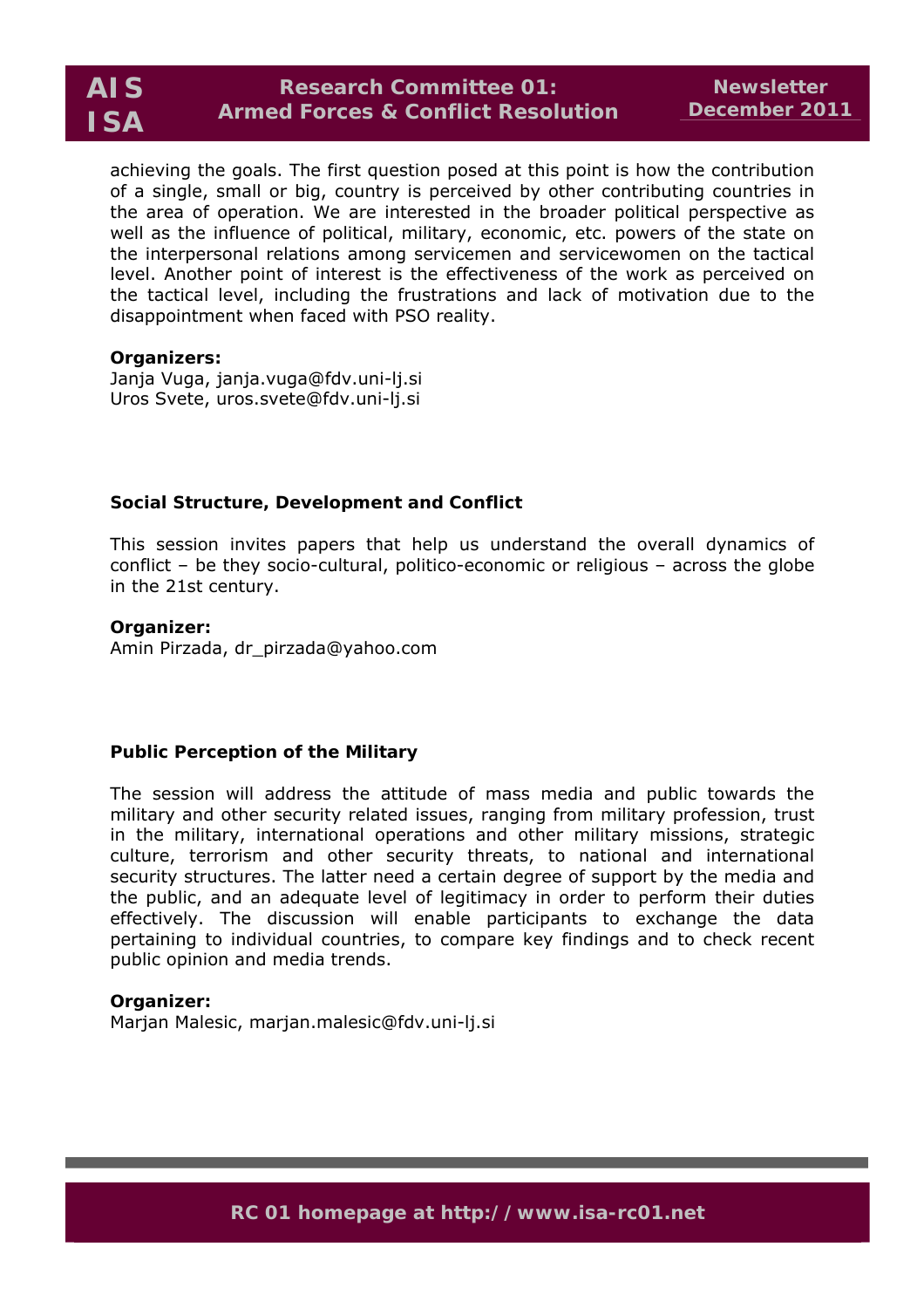

#### **The Armed Forces: Heading towards Postinterventionism?**

The outcome of military interventions in the past has been quite meager. At the same time, these interventions have been very cost-intensive, both in terms of finances and in terms of military and civilian casualties. This is met with increasing domestic problems in the intervening countries leading to less enthusiasm for future military interventions. This may signal the emergence of an era of postinterventionism, which is not marked by a complete absence of military interventions, but by a trend towards much more selectiveness in military interventions than in the past. This panel invites general theoretical papers on the topic as well as case-studies and comparative approaches.

#### **Organizer:**

Gerhard Kuemmel, gerhardkuemmel@bundeswehr.org

#### **PUBLICATIONS**

#### **1. Publications from RC 01 Members**

*Malesic, Marjan/Kuemmel, Gerhard (Eds.) (2011): Security and the Military between Reality and Perception. Baden-Baden: Nomos.* 

This anthology is a result of the research activities carried out in the ERGOMAS Working Group Public Opinion, Mass Media and the Military. The book explores the attitudes of the public and the mass media toward international peacekeeping, crisis management and humanitarian operations and missions. Further, it considers several salient issues regarding the question of "casualty tolerance" in contemporary societies, the image and the missions of the armed forces, the public's perceptions of the relationship between political and military systems, and an explanation for the apparent contradiction between a relatively high level of public confidence in the military on one hand and a relatively high level of indifference expressed by the same public on the other hand. Lastly, the book examines the mass media coverage of wars and explores the role of the media in the political sphere, especially in the question of civilian democratic control of the armed forces. The addressees of the book are researchers, students and practitioners in military affairs in a broad sense.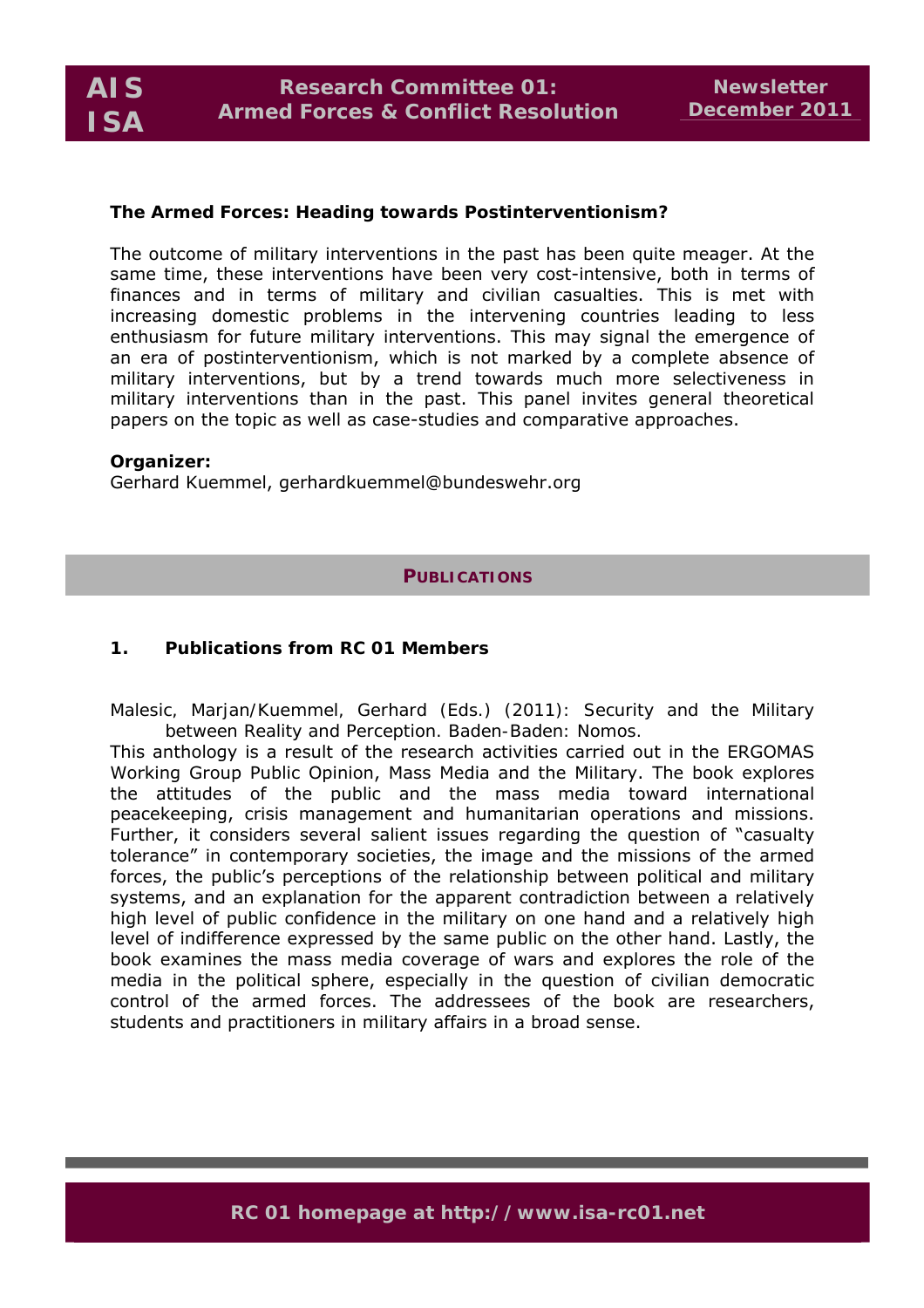# **Research Committee 01: Armed Forces & Conflict Resolution**

*Sookermany, Anders McD (2011): The Embodied Soldier: Towards a New Epistemological Foundation of Soldiering Skills in the (Post)Modernized Norwegian Armed Forces. In: Armed Forces & Society, Vol. 37, No. 3, pp. 469-493.* 

# **2. Publications from Research Institutions**

*Bundeswehr Institute of Social Sciences (SOWI):* 

- Biehl, Heiko/Fiebig, Rüdiger: Zum Rückhalt der Bundeswehr in der Bevölkerung. Empirische Hinweise zu einer emotional geführten Debatte (SOWI-Thema 01/2011). Strausberg: SOWI.
- Bulmahn, Thomas/Fiebig, Rüdiger/Hilpert, Carolin: Sicherheits- und verteidigungspolitisches Meinungsklima in der Bundesrepublik Deutschland. Ergebnisse der Bevölkerungsbefragung 2010 des Sozialwissenschaftlichen Instituts der Bundeswehr (Forschungsbericht 94). Strausberg: SOWI.
- Richter, Gregor (2011): Quo vadis, Sozialdienst? Ergebnisse der Befragungen zum Sozialdienst der Bundeswehr (Forschungsbericht 95). Strausberg: SOWI.
- Seiffert, Anja/Langer, Phil/Pietsch, Carsten (Eds.) (2011): Der Einsatz der Bundeswehr in Afghanistan. Sozial- und politikwissenschaftliche Perspektiven. Wiesbaden: VS Verlag für Sozialwissenschaften.

*Institut de Recherche Stratégique de l'Ecole Militaire (IRSEM):* 

Hatto, Ronald/Muxel, Anne/Tomescu, Odette (2011): Enquete sur les jeunes et les armées: images, intéret et attentes (Études de l'IRSEM 10). Paris: IRSEM

*Netherlands Defense Academy (NLDA):* 

- de Weger, Michiel (2011): Steeds weer special. De toekomst van de Nederlandse speciale eenheden. Breda: Netherlands Defense Academy.
- de Weger, Michiel (2011): Steeds ergens anders. De organisatie en de operaties van de Nederlandse speciale eenheden. Breda: Netherlands Defense Academy.

## **3. Other Publications**

The *Berghof Handbook for Conflict Transformation* of the Berghof Foundation is online at:

http://www.berghof-handbook.net/all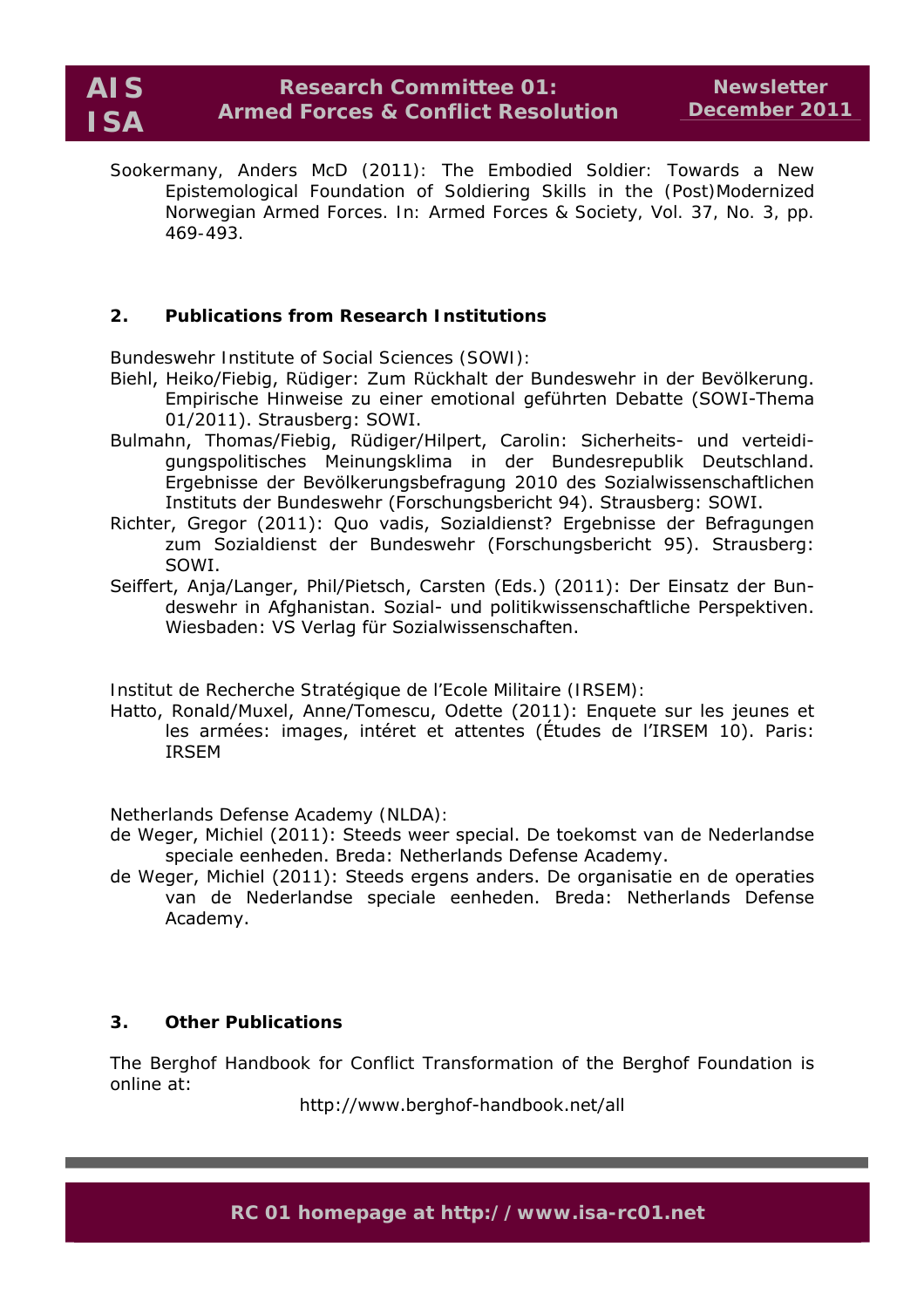#### **ANNOUNCEMENTS: JOBS, CALLS FOR PAPERS, GRANTS ETC.**

#### **1.** *Global Dialogue,* **Volume 2**

*Global Dialogue* is the electronic newsletter and magazine of the ISA. It appears 5 times a year and in 12 languages. It attempts to keep readers up to-date with events in the ISA with reports from Research Committees and National Associations, reports on conferences and on meetings of the Executive Committee, and by announcing changes in journals, in the organization, and so forth. It is a lively forum for conducting debates within our discipline with views from different corners of the world. But it also offers a sociological lens on current global events, underlining our relevance to public debates. Global Dialogue is made possible by the extraordinary energies and dedication of editorial teams around the world.

*Global Dialogue* is currently available in 12 languages: English, French, Spanish, Arabic, Chinese (Simplified), Chinese (Traditional), Hindi, Farsi, Japanese, Portuguese, Russian, and Polish.

Access *Global Dialogue* Volume 2, Issues 1 and 2 at:

## **http://www.isa-sociology.org/global-dialogue/**

Send any queries, submission, suggestions to Michael Burawoy at

#### **Burawoy@berkeley.edu**

## **2. Call for Papers:** *Contemporary Military Challenges*

*Contemporary Military Challenges* is an interdisciplinary military scientific publication of the Slovenian Armed Forces, which deals with topical issues and phenomena potentially representing a challenge for military and security organizations, governments, policies and societies. Its mission is to develop critical scientific and professional thinking in the Slovenian Armed Forces concerning national and international security and defense, to disseminate military knowledge, and to contribute to the development of military science. The publication is targeted at all academic or professional segments of the public who are interested in contemporary defense and security issues and the contribution of military academic topics to their work or studies.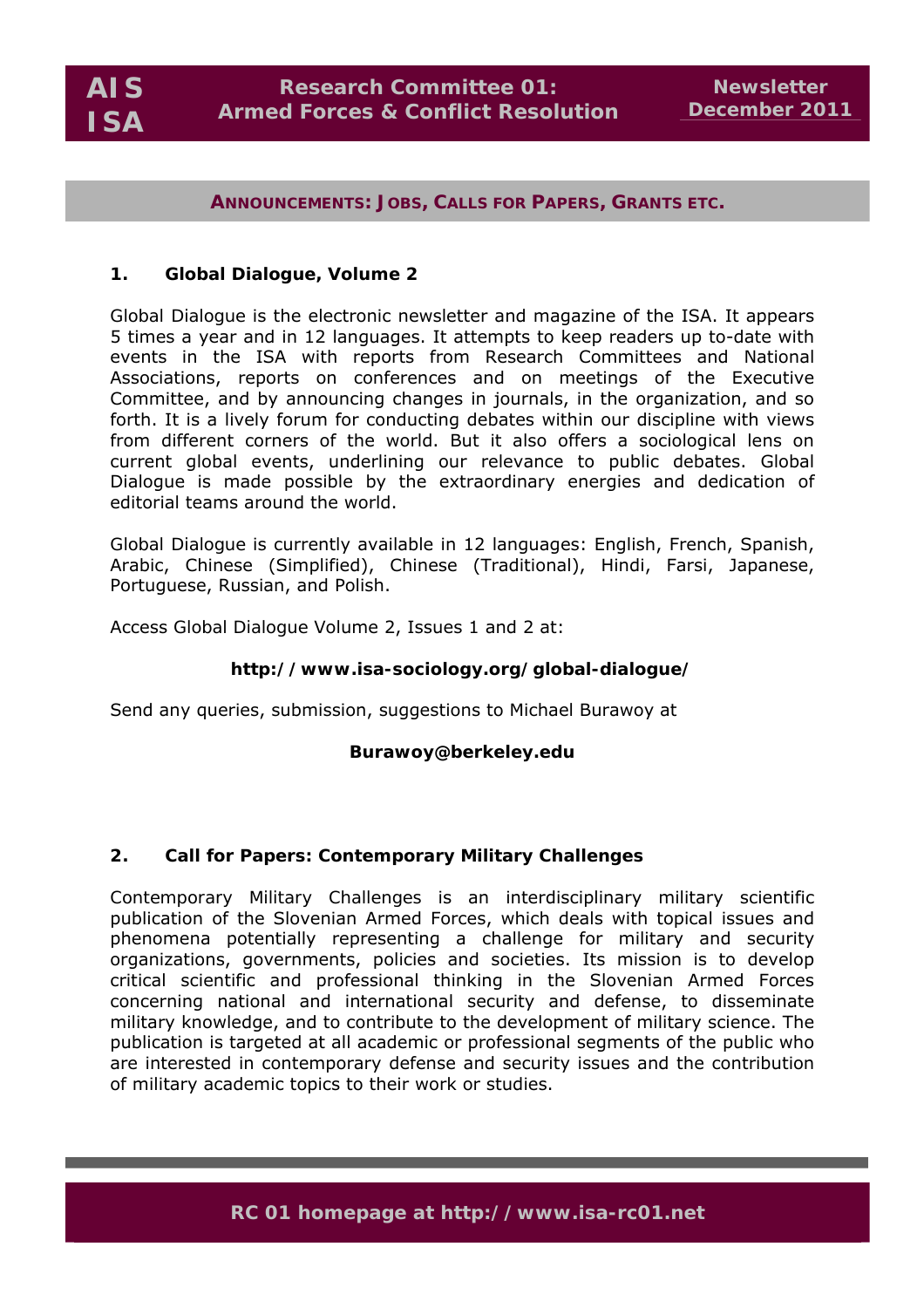# **Research Committee 01: Armed Forces & Conflict Resolution**

The Editorial Board of *Contemporary Military Challenges* is composed of distinguished military academics, officers and professors, chaired by the Force Commander of the Slovenian Armed Forces. Its vision is to raise the level of quality and visibility of the publication and thereby contribute to the development of military science in the Republic of Slovenia.

*Contemporary Military Challenges* is indexed in PAIS International and COBISS.SI databases and has been published since 1999. It comes four times a year, once entirely in English. At least one issue is thematic and linked to topical national and international issues.

In 2012, *Contemporary Military Challenges* will focus on the following topics:

- Professionalization of the Slovenian Armed Forces  $10<sup>th</sup>$  anniversary (Issue 14/1 – article submission deadline 31 January 2012),
- Slovenian national security system, the role of armed forces, and their future (Issue 14/2 – article submission deadline 29 February 2012),
- The role of the Republic of Slovenia in international structures and its opportunities in the region of South-eastern Europe: special focus on the Balkans (Issue 14/3 – article submission deadline 14 May 2012),
- Contemporary security trends around the world and the influence of the economic growth of some north-eastern hemisphere countries on the existing ratio of armed forces (Issue 14/4 – article submission deadline 10 September 2012).

In addition to the proposed topics, the Editorial Board of *Contemporary Military Challenges* will willingly accept contributions on other topical issues regarding international and national security. *Contemporary Military Challenges* is also available online at:

# **http://www.slovenskavojska.si/en/publications/contemporarymilitary-challenges/**

## **Contact:**

Dr. Liliana Brožič (Managing Editor) Phone: 00386-1-471-2880 Email: liliana.brozic(at)mors.si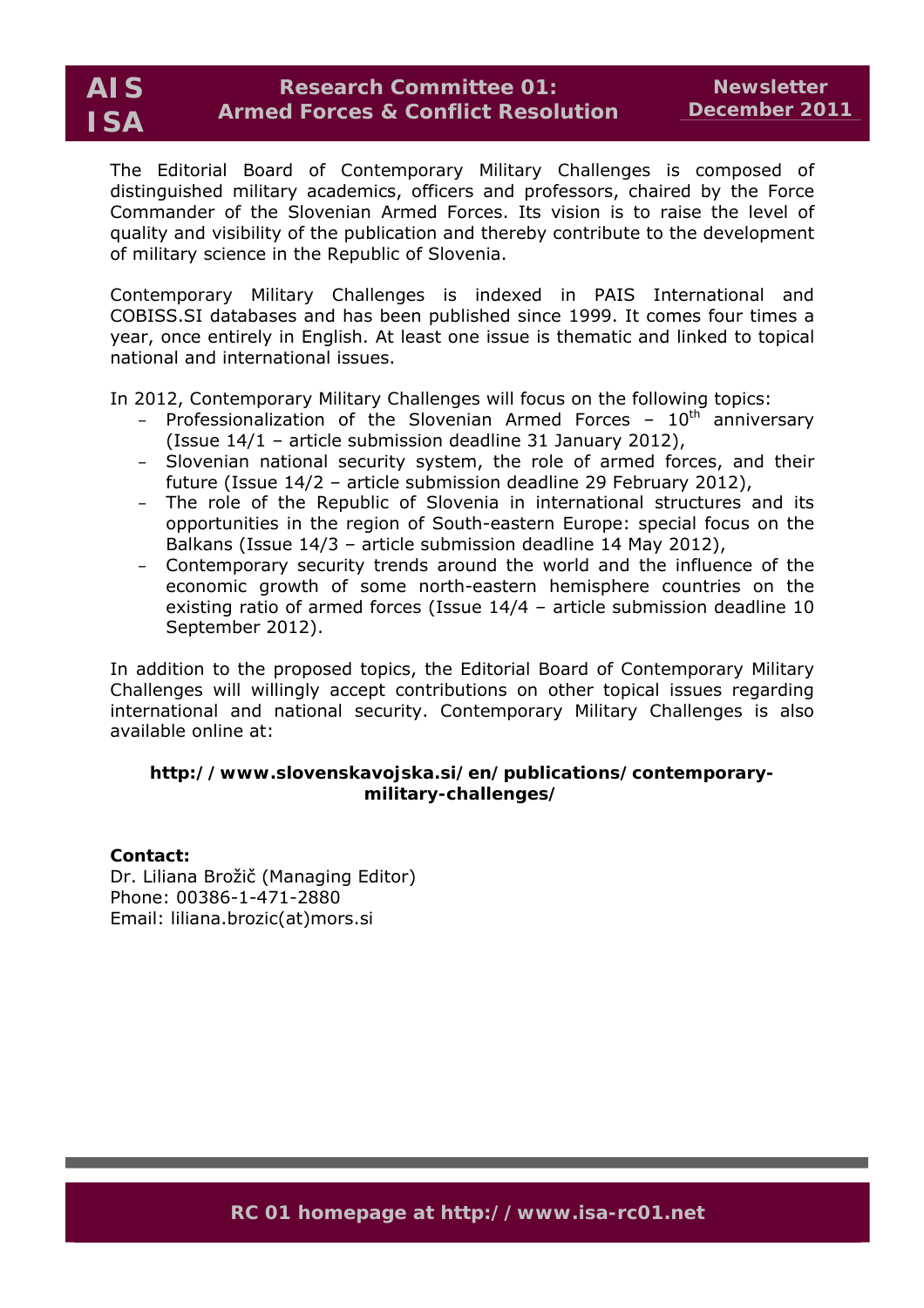#### **MISCELLANEOUS**

#### **1. ISA on** *Facebook*

The ISA is now on facebook as International Sociological Association (ISA) at

#### **http://www.facebook.com/#!/pages/International-Sociological-Association-ISA/180226035354843?sk=wall**

The ISA will be updating this page regularly.

#### **MEMBERSHIP AND FINANCIAL ISSUES**

#### **1. General**

Has your institutional affiliation, your address, your phone or fax number, or you email address changed in the recent past? If so, please send this information to the Executive Secretary in order to update the list of RC 01 members. Or send Uros an email (uros.svete@fdv.uni-li.si).

Please check whether your RC 01 membership will be running out soon and renew your membership in time. In case you are not sure about your membership status, please contact the Executive Secretary.

#### **2. How to Become a Member**

- (A) If you want to become a member of our Research Committee only, please contact our Executive Secretary (uros.svete@fdv.uni-lj.si).
- (B) If you want to become a member of both RC 01 and its mother organization, the International Sociological Association (ISA), please contact the ISA (online membership at: https:// secured.com/~f3641/formisa.htm; email: isa@isa-sociology.org; fax: +34-91352-4945) or our Executive Secretary (uros.svete@fdv.uni-lj.si).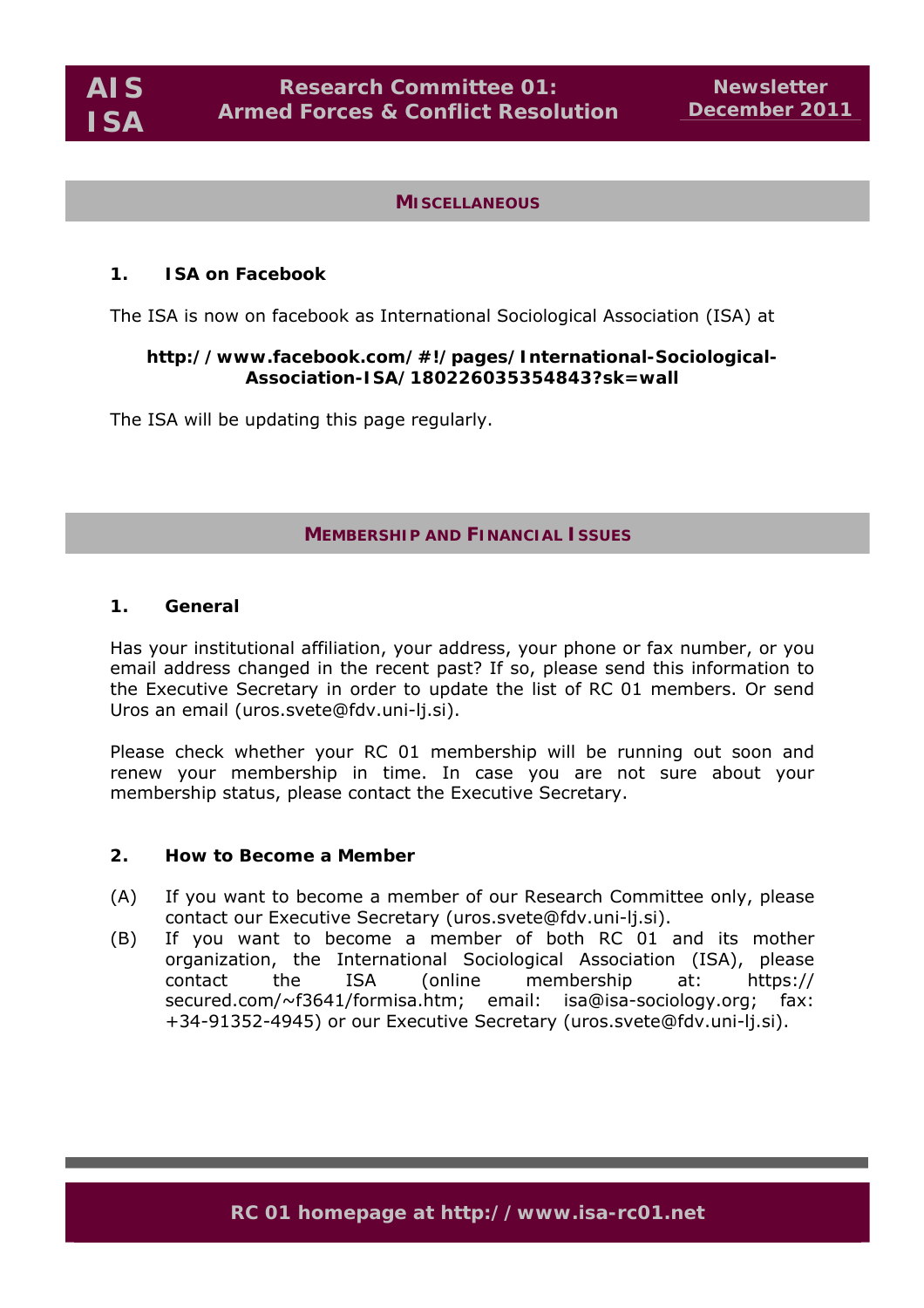## **3. Dues**

The dues for a four year period are at least 10,- US \$ and at the most 50,- US \$. The amount will be left to each colleague's own estimation. As a guide the following is recommended:

| <b>Students</b>                                | 25,- US \$ |
|------------------------------------------------|------------|
| Students of third world countries              | 10,- US \$ |
| Established academics                          | 50,- US \$ |
| Established academics of third world countries | 25,- US \$ |

# **4. Methods of Payment**

(A) Pay RC 01 dues to ISA Secretariat in Madrid when ISA dues are paid.

(B) Transfer RC 01 dues to the Executive Secretary to the following bank account:

> Svete, Uros (RC 01) IBAN: SI56 0232 0162 7192 659 SWIFT(BIC): LJBASI2X

## **5. ISA Membership**

ISA membership fees cover a four-year period and include a subscription to either *International Sociology* or *Current Sociology*. Membership fees are divided into three categories, A, B and C, according to the GNP of countries.

| Category A:<br>Regular membership:<br>Student rate: | $255 - US$ \$<br>120,- US \$  |
|-----------------------------------------------------|-------------------------------|
| Category B:<br>Reqular membership:<br>Student rate: | $105 - US$ \$<br>$50 - US$ \$ |
| Category C:<br>Regular membership:<br>Student rate: | $25 - US$ \$<br>$15 - US$ \$  |

You may also become a Supporting Member of the ISA (400,- US \$). In addition, there is the category of a Life Member of the ISA if you are aged 60 plus (300 US \$). For further information, including a table of countries by categories, see the ISA web page: **http://www.ucm.es/info/isa**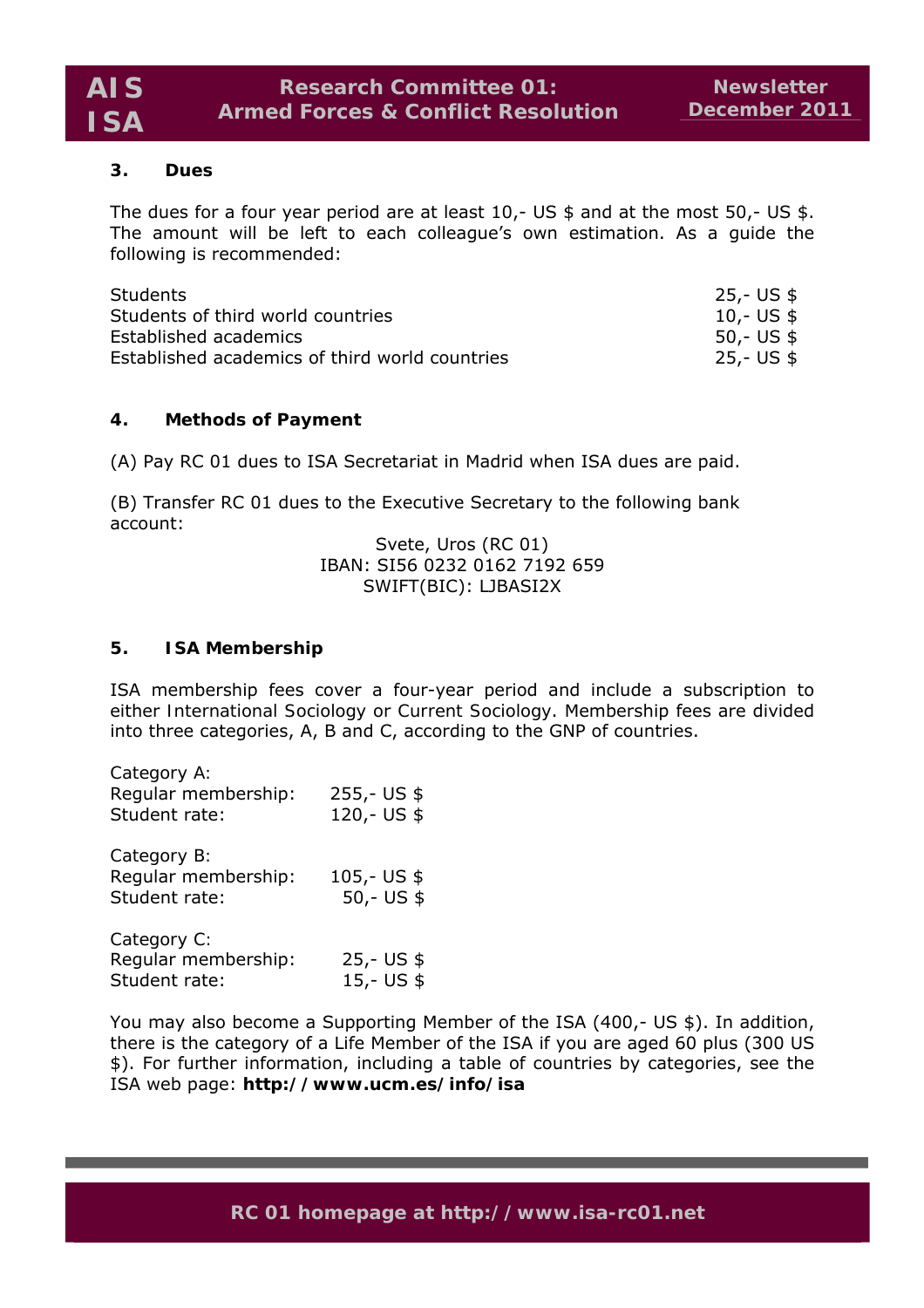#### **6. Membership to be Renewed**

ISA and RC 01 membership expired in 2009

| <b>BAMBERG</b>    | Jens         |
|-------------------|--------------|
| <b>BOENE</b>      | Bernard      |
| <b>FIALA</b>      | Irene        |
| <b>GUAZZO</b>     | Gabriela     |
| <b>HOLLAND</b>    | Claus        |
| <b>JUNG</b>       | Nina         |
| <b>KELTY</b>      | Ryan         |
| <b>KLEIN</b>      | Uta          |
| <b>MARX</b>       | Sebastian    |
| <b>MEYER</b>      | Stefan       |
| PALAVICINI        | Gabriela     |
| PASQUETTI         | Silvia       |
| <b>SCHOENAU</b>   | Eike         |
| <b>SCHOENFELD</b> | Matthias     |
| <b>SUDJATMIKO</b> | Iwan Gardono |

ISA and RC 01 membership expired in 2010

| DANDEKER            | Christopher |
|---------------------|-------------|
| <b>EL HOUDAIGUI</b> | Rachid      |
| LOPEZ-CIFUENTES     | Javier      |
| ODIT                | James       |
| <b>OSTERBERG</b>    | Johan       |

ISA and RC 01 membership expiring in 2011

| ADVINCULA-LOPEZ       | Leslie     |
|-----------------------|------------|
|                       |            |
| <b>AUBRY</b>          | Giulia     |
| <b>GARZTECKI</b>      | Marek      |
| <b>GRAÑA BARREIRO</b> | Camilo     |
| <b>GUTIERREZ</b>      | Omar       |
| <b>HEDLUND</b>        | Erik       |
| <b>KIENSCHERF</b>     | Markus     |
| <b>KIM</b>            | Kijoo      |
| <b>MBALA</b>          | Firmin     |
| <b>NIKOLOV</b>        | Stephan E. |
| SHILIBEKOVAE          | Aigerim    |